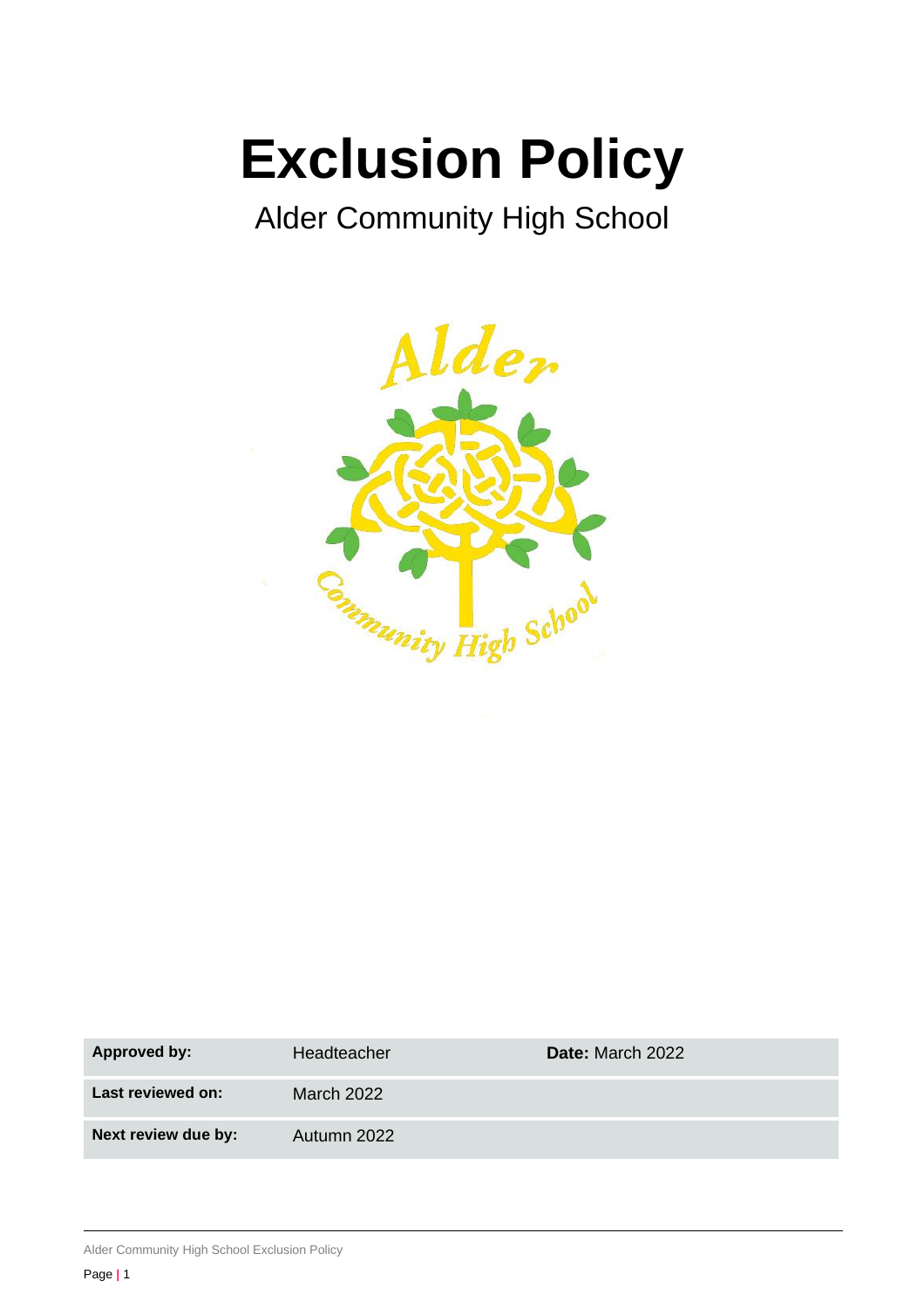# **Contents**

# <span id="page-1-0"></span>**1. Aims**

Our school aims to ensure that:

- The exclusions process is applied fairly and consistently
- The exclusions process is understood by governors, staff, parents and pupils
- Pupils in school are safe and happy
- Pupils do not become NEET (not in education, employment or training)

# <span id="page-1-1"></span>**2. Legislation and statutory guidance**

This policy is based on statutory guidance from the Department for Education: [Exclusion from maintained](https://www.gov.uk/government/publications/school-exclusion)  schools, academies [and pupil referral units \(PRUs\) in England.](https://www.gov.uk/government/publications/school-exclusion) and Suspension and Permanent Exclusion from maintained schools, academies and pupil referral units in England, including pupil movement.

It is based on the following legislation, which outline schools' powers to exclude pupils:

- Section 52 of the [Education Act 2002,](http://www.legislation.gov.uk/ukpga/2002/32/section/52) as amended by the [Education Act 2011](http://www.legislation.gov.uk/ukpga/2011/21/contents/enacted)
- [The School Discipline \(Pupil Exclusions and Reviews\) \(England\) Regulations 2012](http://www.legislation.gov.uk/uksi/2012/1033/made)

In addition, the policy is based on:

- > Part 7, chapter 2 of the [Education and Inspections Act 2006,](http://www.legislation.gov.uk/ukpga/2006/40/part/7/chapter/2) which looks at parental responsibility for excluded pupils
- Section 579 of the [Education Act 1996,](http://www.legislation.gov.uk/ukpga/1996/56/section/579) which defines 'school day'
- The [Education \(Provision of Full-Time Education for Excluded Pupils\) \(England\) Regulations 2007,](http://www.legislation.gov.uk/uksi/2007/1870/contents/made) as amended by The [Education \(Provision of Full-Time Education for Excluded Pupils\) \(England\)](http://www.legislation.gov.uk/uksi/2014/3216/contents/made)  [\(Amendment\) Regulations 2014](http://www.legislation.gov.uk/uksi/2014/3216/contents/made)

# <span id="page-1-2"></span>**3. The decision to exclude**

Only the headteacher, or acting headteacher, can suspend a pupil from school. A permanent exclusion will be taken as a last resort.

Our school is aware that off-rolling is unlawful. Ofsted defines off-rolling as:

Alder Community High School Exclusion Policy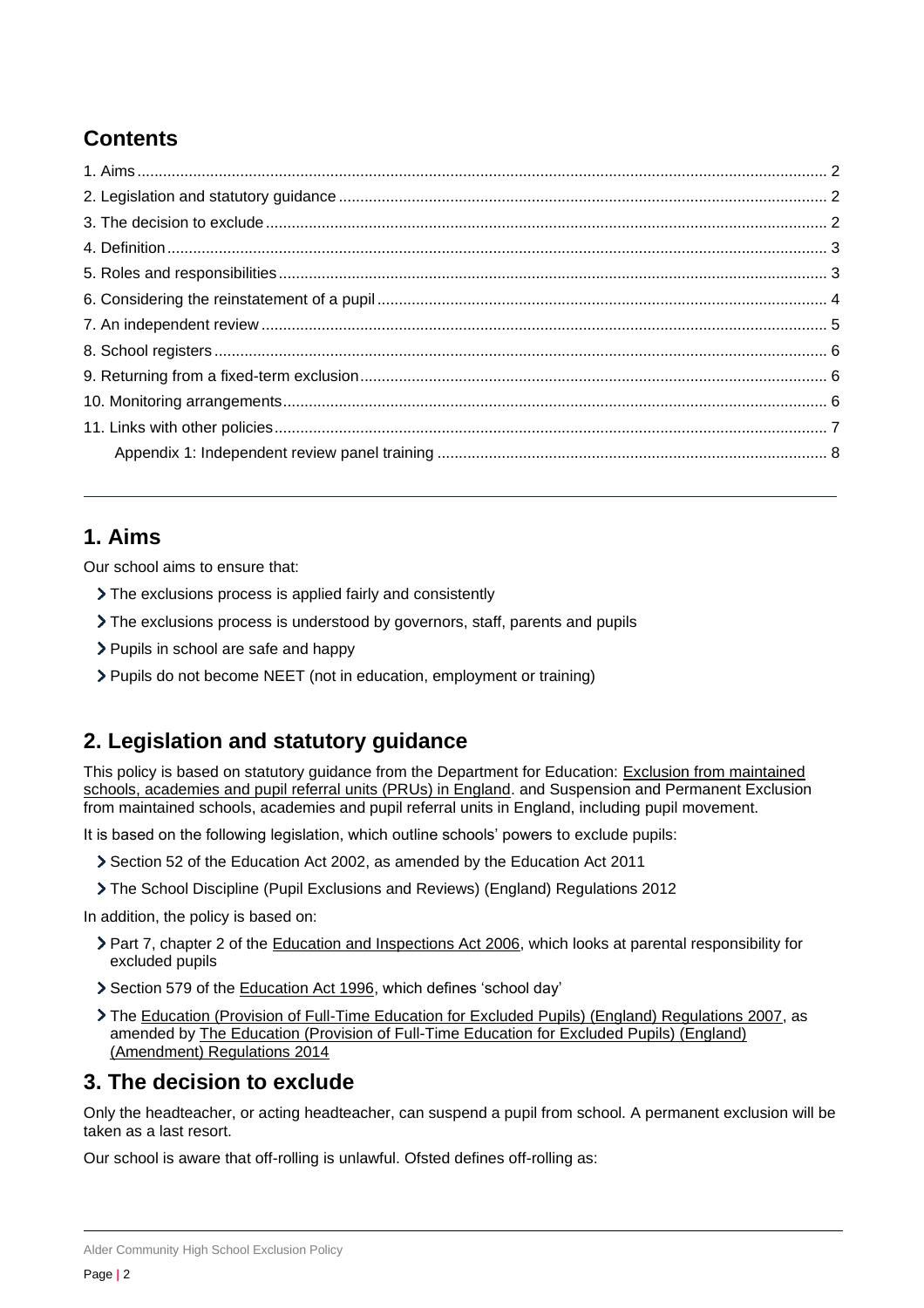"…the practice of removing a pupil from the school roll without a formal, permanent exclusion or by encouraging a parent to remove their child from the school roll, when the removal is primarily in the interests of the school rather than in the best interests of the pupil."

We are committed to following all statutory suspension and exclusions procedures to ensure that every child receives an education in a safe and caring environment.

A decision to suspend or exclude a pupil will be taken only:

- In response to serious or persistent breaches of the school's behaviour policy, **and**
- If allowing the pupil to remain in school would seriously harm the education or welfare of others

Before deciding whether to suspend or exclude a pupil, the headteacher will:

- Consider all the relevant facts and evidence, including whether the incident(s) leading to the exclusion were provoked
- Allow the pupil to give their version of events
- Consider if the pupil has special educational needs (SEN)

# <span id="page-2-0"></span>**4. Definition**

For the purposes of suspensions and exclusions, a school day is defined as any day on which there is a school session. Therefore, INSET or staff training days do not count as a school day.

# <span id="page-2-1"></span>**5. Roles and responsibilities**

#### **5.1 The headteacher**

#### **Informing parents**

The headteacher will immediately provide the following information, in writing, to the parents of a suspended or excluded pupil:

- > The reason(s) for the exclusion
- The length of a suspension or, for a permanent exclusion, the fact that it is permanent
- Information about parents' right to make representations about the exclusion to the governing board and how the pupil may be involved in this
- > How any representations should be made
- Where there is a legal requirement for the governing board to meet to consider the reinstatement of a pupil, and that parents have a right to attend a meeting, be represented at a meeting (at their own expense) and to bring a friend

The headteacher will also notify parents by the end of the afternoon session on the day their child is excluded that for the first 5 school days of an exclusion, or until the start date of any alternative provision where this is earlier, parents are legally required to ensure that their child is not present in a public place during school hours without a good reason. Parents may be given a fixed penalty notice or prosecuted if they fail to do this.

If alternative provision is being arranged, the following information will be included when notifying parents of an exclusion:

- The start date for any provision of full-time education that has been arranged
- The start and finish times of any such provision, including the times for morning and afternoon sessions, where relevant
- > The address at which the provision will take place
- Any information required by the pupil to identify the person they should report to on the first day

Alder Community High School Exclusion Policy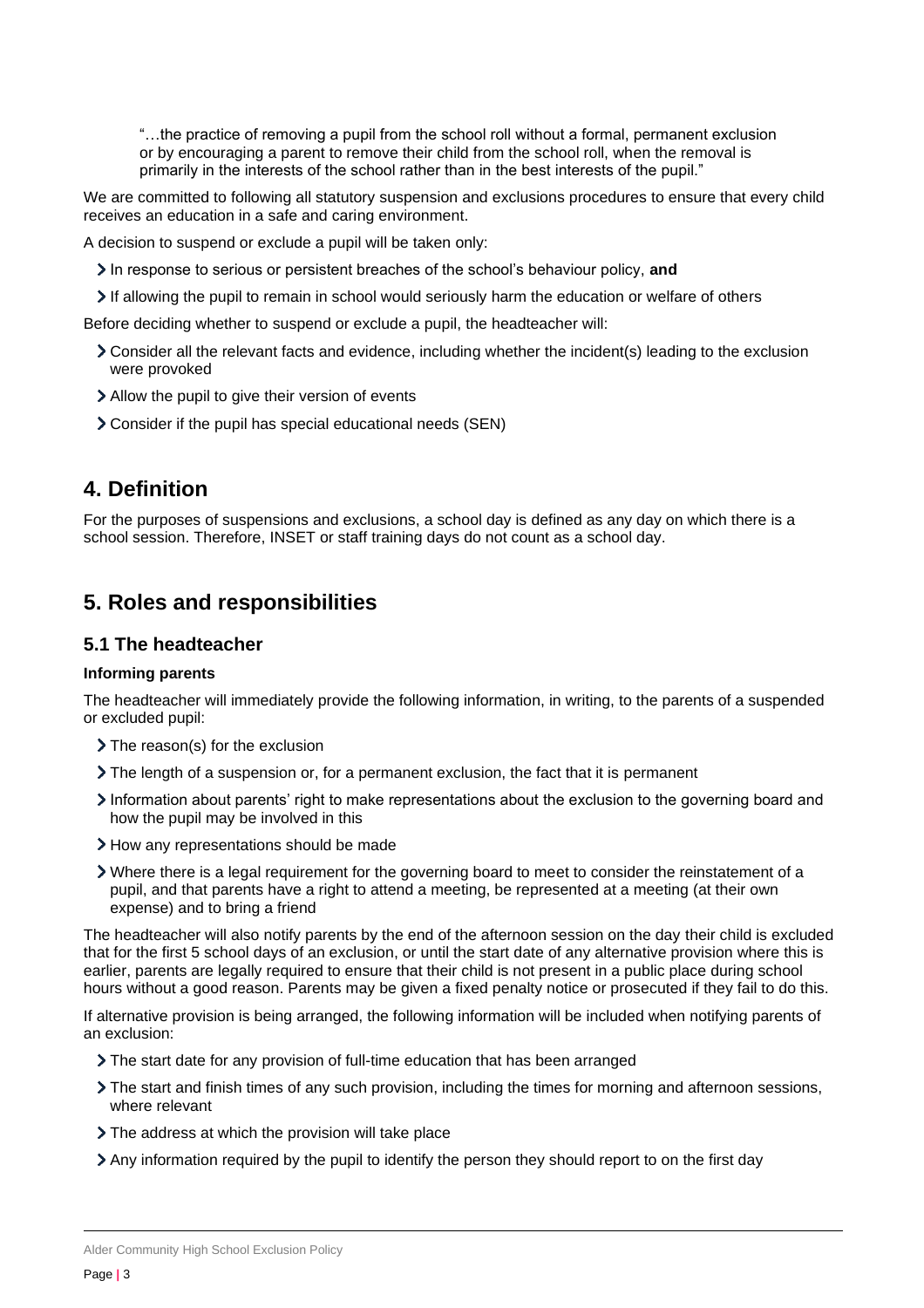Where this information on alternative provision is not reasonably ascertainable by the end of the afternoon session, it may be provided in a subsequent notice, but it will be provided no later than 48 hours before the provision is due to start. The only exception to this is where alternative provision is to be provided before the sixth day of an exclusion, in which case the information can be provided with less than 48 hours' notice with parents' consent.

#### **Informing the governing board and local authority**

The headteacher will immediately notify the governing board and the local authority (LA) of:

- A permanent exclusion, including when a suspension is followed by a decision to permanently exclude a pupil
- Suspensions which would result in the pupil being excluded for more than 5 school days (or more than 10 lunchtimes) in a term
- Suspensions which would result in the pupil missing a public examination

For a permanent exclusion, if the pupil lives outside the LA in which the school is located, the headteacher will also immediately inform the pupil's 'home authority' of the exclusion and the reason(s) for it without delay.

For all other exclusions, the headteacher will notify the governing board and LA once a term.

## **5.2 The governing board**

Responsibilities regarding exclusions are delegated to the Exclusion Committee consisting of at least 3 governors.

The Exclusion Committee has a duty to consider the reinstatement of an excluded pupil (see section 6).

For a suspension of more than 5 school days, the school will arrange suitable full-time education for the pupil. This provision will begin no later than the sixth day of the exclusion.

Provision does not have to be arranged for pupils in the final year of compulsory education who do not have any further public examinations to sit.

# **5.3 The LA**

For permanent exclusions, the local authority is responsible for arranging suitable full-time education to begin no later than the sixth day of the exclusion.

# <span id="page-3-0"></span>**6. Considering the reinstatement of a pupil**

The Exclusion Committee will consider the reinstatement of an excluded pupil within 15 school days of receiving the notice of the exclusion if:

- > The exclusion is permanent
- It is a suspension which would bring the pupil's total number of school days of exclusion to more than 15 in a term
- It would result in a pupil missing a public examination or national curriculum test

If requested to do so by parents, the Exclusion Committee will consider the reinstatement of an excluded pupil within 50 school days of receiving notice of the exclusion if the pupil would be suspended from school for more than 5 school days, but less than 15, in a single term.

Where an suspension would result in a pupil missing a public examination, the Exclusion Committee will consider the reinstatement of the pupil before the date of the examination. If this is not practicable, the chair of the governing board (or the vice-chair where the chair is unable to make this consideration) will consider the exclusion independently and decide whether or not to reinstate the pupil.

The Exclusion Committee can either:

Decline to reinstate the pupil, or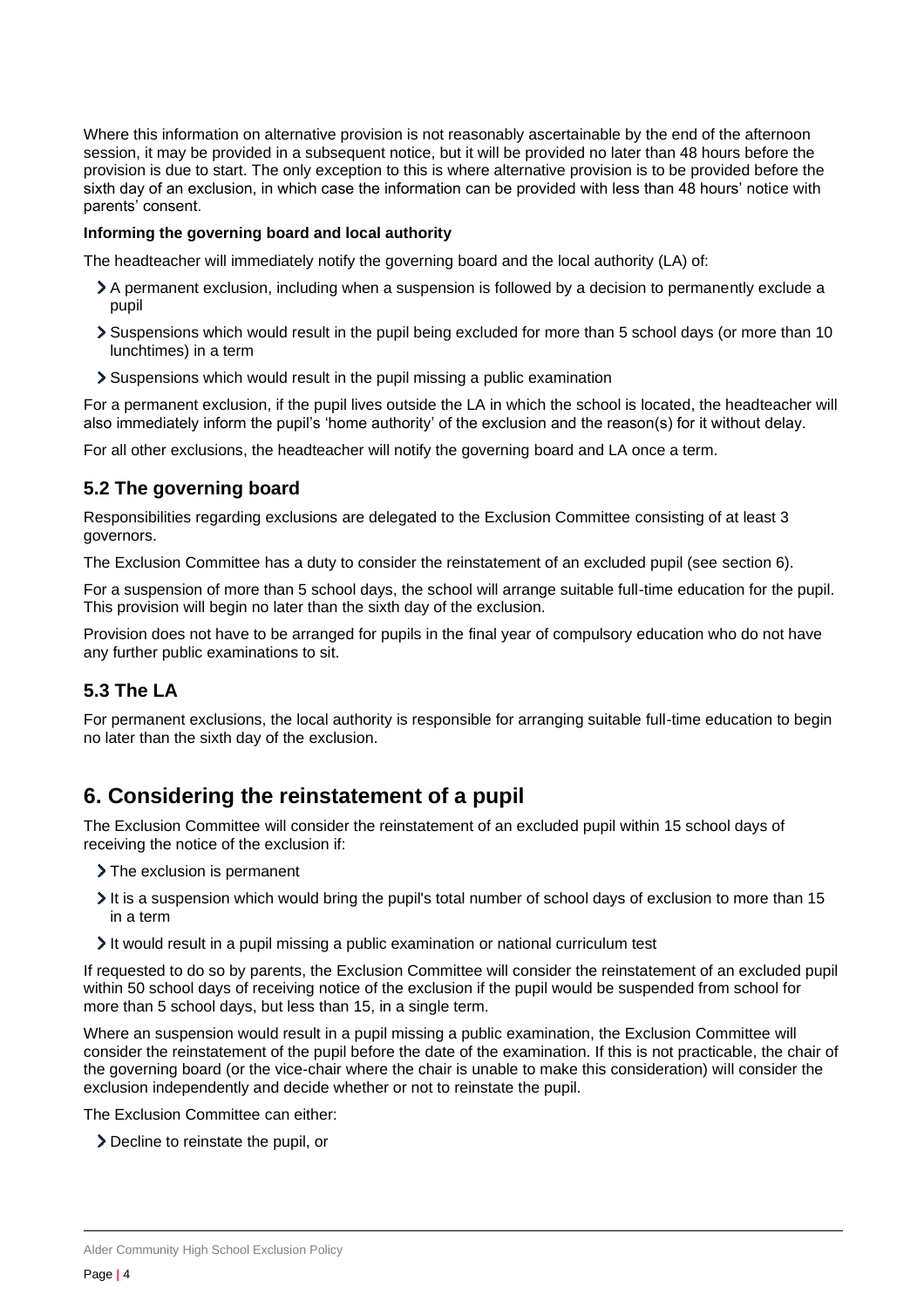Direct the reinstatement of the pupil immediately, or on a particular date

In reaching a decision, the Exclusion Committee will consider whether the exclusion was lawful, reasonable and procedurally fair and whether the headteacher followed their legal duties. They will decide whether or not a fact is true 'on the balance of probabilities', which differs from the criminal standard of 'beyond reasonable doubt', as well as any evidence that was presented in relation to the decision to exclude.

Minutes will be taken of the meeting, and a record of evidence considered kept. The outcome will also be recorded on the pupil's educational record.

The Exclusion Committee will notify, in writing, the headteacher, parents and the LA of its decision, along with reasons for its decision, without delay.

Where an exclusion is permanent, the Exclusion Committee decision will also include the following:

The fact that it is permanent

Notice of parents' right to ask for the decision to be reviewed by an independent review panel, and:

- The date by which an application for an independent review must be made
- The name and address to whom an application for a review should be submitted
- That any application should set out the grounds on which it is being made and that, where appropriate, reference to how the pupil's SEN are considered to be relevant to the exclusion
- That, regardless of whether the excluded pupil has recognised SEN, parents have a right to require the LA to appoint an SEN expert to attend the review
- Details of the role of the SEN expert and that there would be no cost to parents for this appointment
- That parents must make clear if they wish for an SEN expert to be appointed in any application for a review
- That parents may, at their own expense, appoint someone to make written and/or oral representations to the panel, and parents may also bring a friend to the review
- That if parents believe that the exclusion has occurred as a result of discrimination, they may make a claim under the Equality Act 2010 to the first-tier tribunal (special educational needs and disability), in the case of disability discrimination, or the county court, in the case of other forms of discrimination. A claim of discrimination made under these routes should be lodged within 6 months of the date on which the discrimination is alleged to have taken place

# <span id="page-4-0"></span>**7. An independent review**

If parents apply for an independent review, the LA will arrange for an independent panel to review the decision of the governing board not to reinstate a permanently excluded pupil.

Applications for an independent review must be made within 15 school days of notice being given to the parents by the Exclusion Committee of its decision to not reinstate a pupil.

A panel of 3 or 5 members will be constituted with representatives from each of the categories below. Where a 5-member panel is constituted, 2 members will come from the school governors category and 2 members will come from the headteacher category.

- A lay member to chair the panel who has not worked in any school in a paid capacity, disregarding any experience as a school governor or volunteer
- School governors who have served as a governor for at least 12 consecutive months in the last 5 years, provided they have not been teachers or headteachers during this time
- Headteachers or individuals who have been a headteacher within the last 5 years

A person may not serve as a member of a review panel if they:

Alder Community High School Exclusion Policy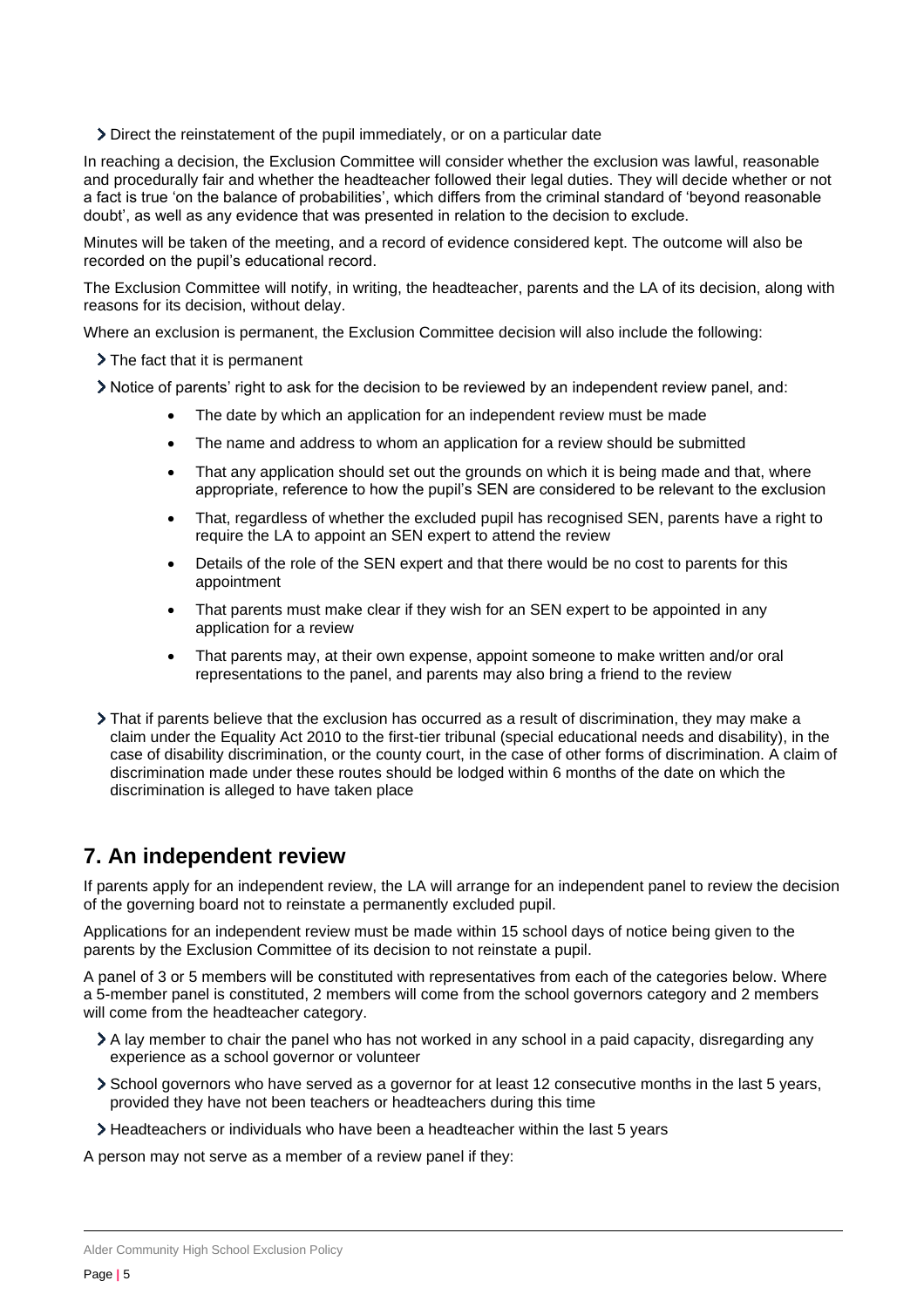- Are a member of the LA or governing board of the excluding school
- Are the headteacher of the excluding school, or have held this position in the last 5 years
- Are an employee of the LA or the governing board, of the excluding school (unless they are employed as a headteacher at another school)
- Have, or at any time have had, any connection with the LA, school, governing board, parents or pupil, or the incident leading to the exclusion, which might reasonably be taken to raise doubts about their impartiality
- Have not had the required training within the last 2 years (see appendix 1 for what training must cover)

A clerk will be appointed to the panel.

The independent panel will decide one of the following:

- Uphold the governing board's decision
- Recommend that the governing board reconsiders reinstatement
- Quash the governing board's decision and direct that they reconsider reinstatement (only when the decision is judged to be flawed)

The panel's decision can be decided by a majority vote. In the case of a tied decision, the chair has the casting vote.

# <span id="page-5-0"></span>**8. School registers**

A pupil's name will be removed from the school admissions register if:

- 15 school days have passed since the parents were notified of the exclusion panel's decision to not reinstate the pupil and no application has been made for an independent review panel, or
- The parents have stated in writing that they will not be applying for an independent review panel

Where an application for an independent review has been made, the governing board will wait until that review has concluded before removing a pupil's name from the register.

Where alternative provision has been made for an excluded pupil and they attend it, code B (education offsite) or code D (dual registration) will be used on the attendance register.

Where excluded pupils are not attending alternative provision, code E (absent) will be used.

# <span id="page-5-1"></span>**9. Returning from a suspension**

Following a suspension, a re-integration meeting will be held involving the pupil, parents, a member of senior staff and other staff, where appropriate.

The following measures may be implemented when a pupil returns from a fixed-term exclusion:

- Agreeing a behaviour contract
- > Putting a student 'on report'
- Internal isolation (Stage 2)

# <span id="page-5-2"></span>**10. Monitoring arrangements**

The Deputy Headteacher monitors the number of suspensions and permanent exclusions every term and reports back to the Headteacher. They also liaise with the local authority to ensure suitable full-time education for excluded pupils.

Alder Community High School Exclusion Policy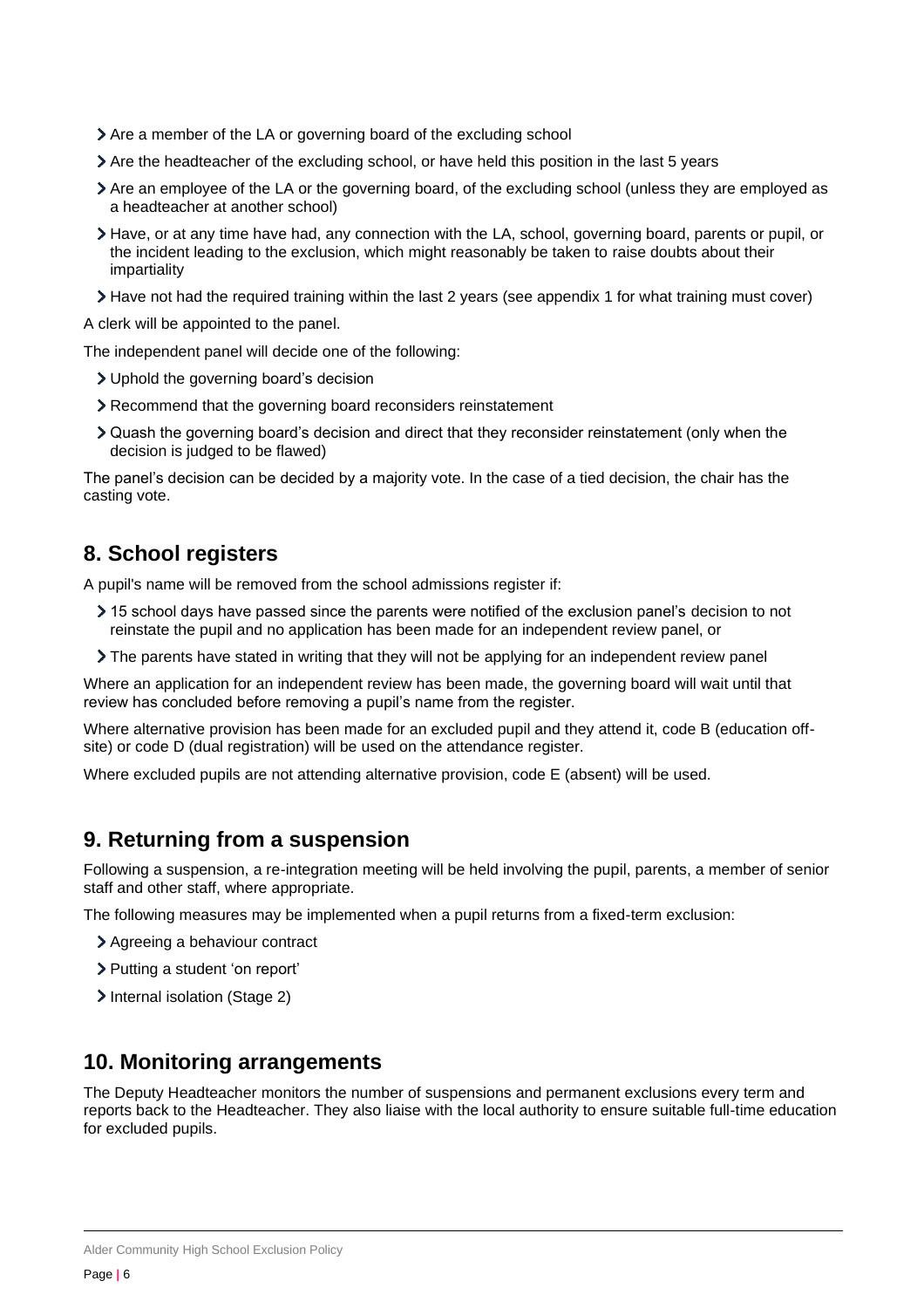This policy will be reviewed by Deputy Headteacher every year. At every review, the policy will be approved by the Exclusion Committee.

# <span id="page-6-0"></span>**11. Links with other policies**

This exclusions policy is linked to our:

- Behaviour policy
- SEND policy

Alder Community High School Exclusion Policy